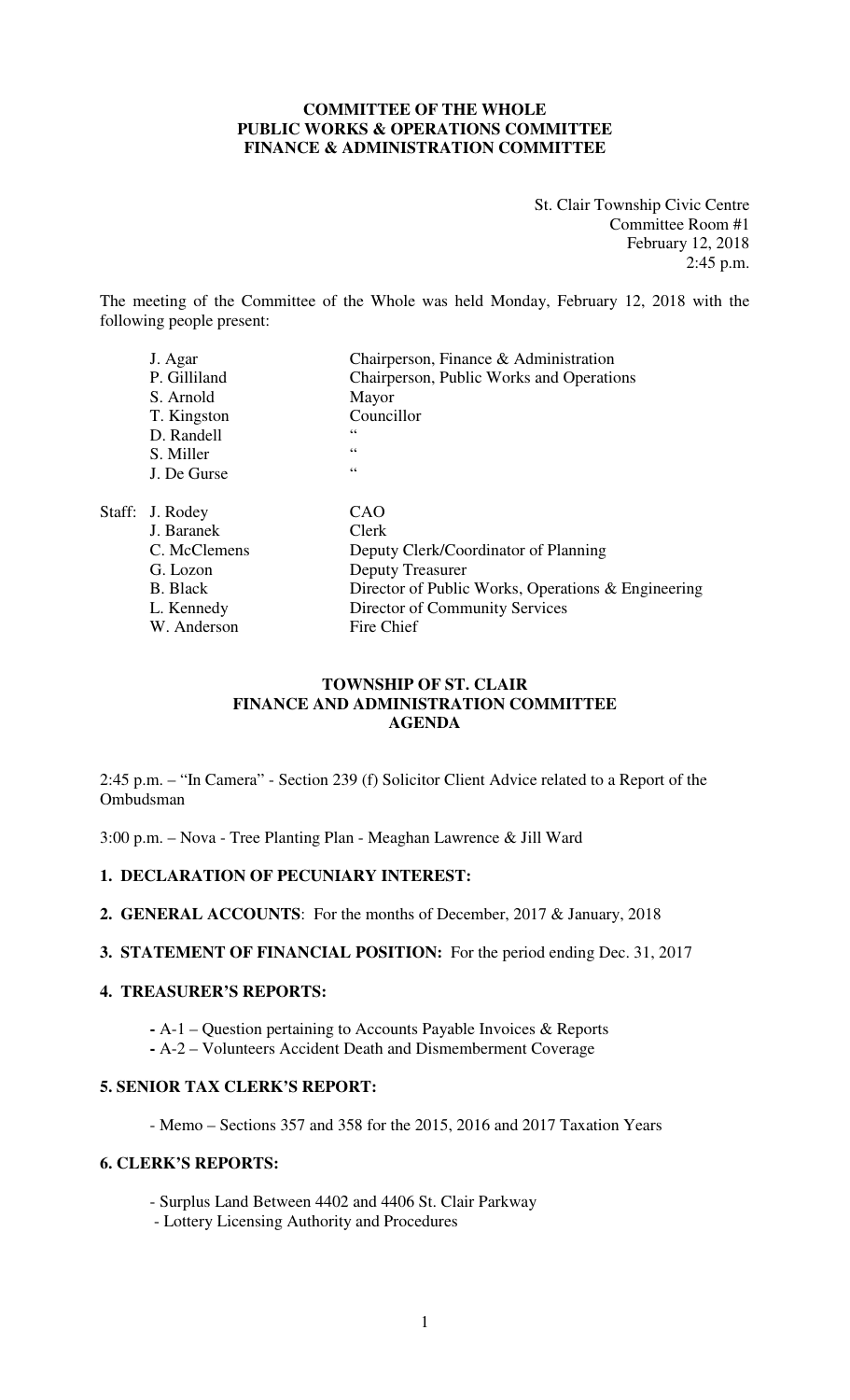# 7. **DEPUTY CLERK/COORDINATOR OF PLANNING'S REPORT:**

**-** Information Only – Planning/Development Summary

# **8. CHIEF ADMINISTRATIVE OFFICER'S REPORT:**

- Financial Impacts of Bill 148

### **9. FIRE CHIEF'S REPORT:**

 **-** Monthly Report

# **10. DIRECTOR OF COMMUNITY SERVICES' REPORTS:**

- Monthly Report
- McDonald Park Concession Building Report
- Olympia Ice Resurfacer Report
- Community Services Fees
- Community Services Grass Cutting

# **11. NEW BUSINESS:**

### **12. ADJOURNMENT:**

At the appointed time of 2:45 p.m., Chairperson Agar declared the meeting open.

**\_\_\_\_\_\_\_\_\_\_\_\_\_\_\_\_\_\_\_\_\_\_\_\_\_\_\_\_\_\_\_\_\_\_\_\_\_\_\_\_\_\_\_\_\_\_\_\_\_\_\_\_\_\_\_\_\_\_\_\_\_\_\_\_\_\_\_\_\_\_\_\_\_\_\_\_\_\_** 

Moved by D. Randell Seconded by P. Gilliland **Motion #1** Be it resolved that the meeting enter an in-camera session under Section 239 (f) Solicitor Client Advice related to a Report of the Ombudsman.

### **CARRIED**

Chairperson Agar declared the meeting back into open session and noted there were no motions to rise and report.

# **Nova Chemicals – Meaghan Lawrence and Jill Ward**

At the appointed time of 3:00 p.m., Chairperson Agar welcomed Meaghan Lawrence and Jill Ward of Nova Chemicals and asked them to make their presentation.

As part of their upcoming expansion, Nova needs to remove a portion of woodlot, which triggers a 2:1 replant requirement. Nova proposed planting 75% of that requirement on their own land but, offered 25% to the Township for planting at a place of their choosing. That equates to 1.6 hectares of cover at approximately 1200 trees/hectare.

The available species will be mixed native species with an effort to blend in with existing surroundings.

Mayor Arnold thanked Nova for a tremendous opportunity for the Township to incorporate a natural area into the community.

Moved by S. Arnold Seconded by D. Randell **Motion #2** Be it resolved that the Township enter into an agreement with Nova Chemicals to accept 25% of their required replant and that staff be directed to produce a report identifying potential sites.

# **CARRIED**

### **1. DECLARATION OF PECUNIARY INTEREST:**

None declared.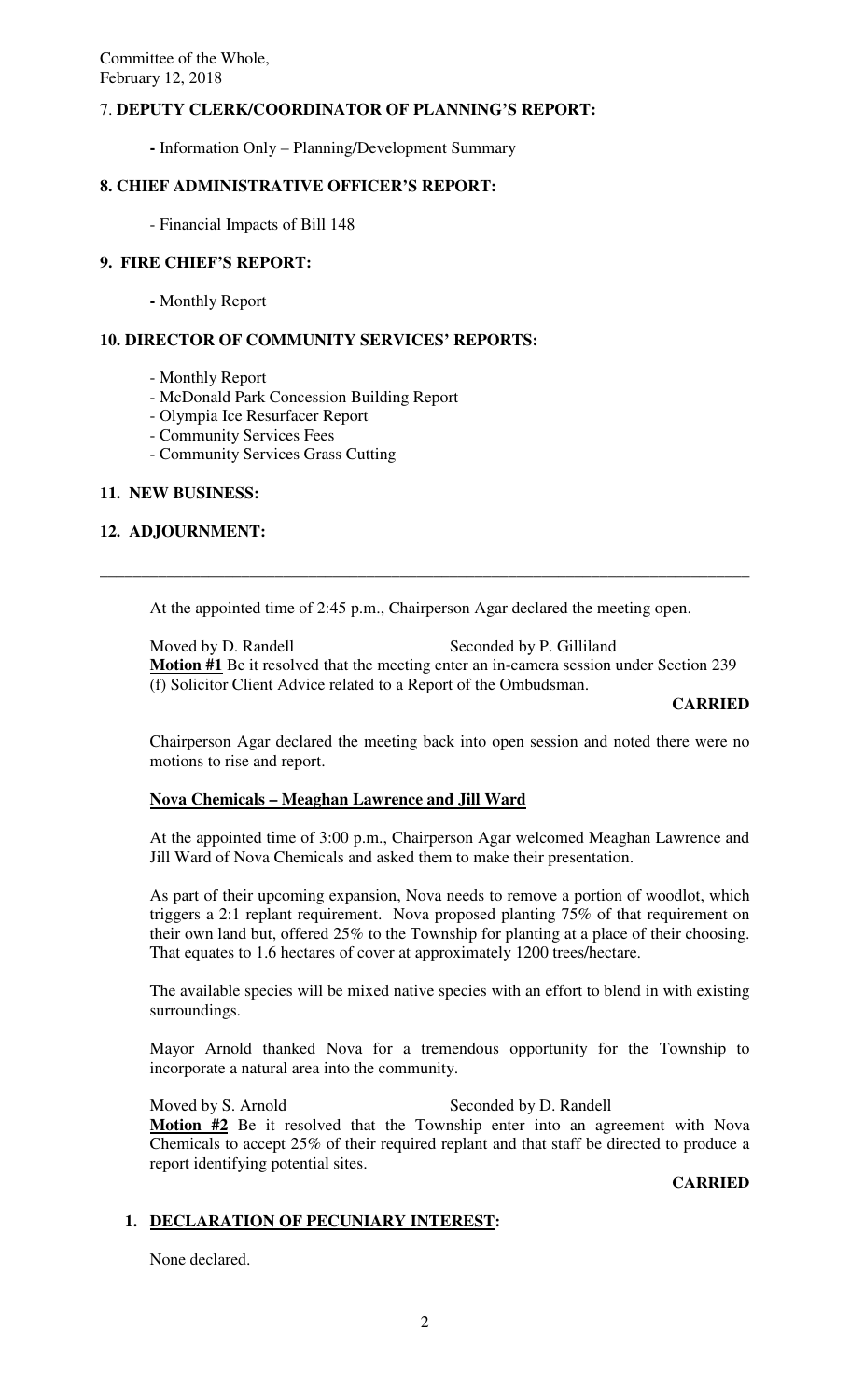Committee of the Whole, February 12, 2018

# **2. GENERAL ACCOUNTS:**

The Committee reviewed the list of General Accounts. Staff was asked for various clarifications, after which the following motion was approved:

Moved by T. Kingston Seconded by S. Miller **Motion #3** Be it resolved that this Committee recommend to Council that General Accounts for the month of December 2017, starting with supplier number ACA001 to YEL001 totaling \$300,467.07 be approved.

# **CARRIED**

**CARRIED** 

Moved by T. Kingston Seconded by S. Miller **Motion #4** Be it resolved that this Committee recommend to Council that General Accounts for the month of January 2018, starting with supplier number 876002 to XPL001 totaling \$1,030,361.58 be approved.

# **3. STATEMENT OF FINANCIAL POSITION:**

The Committee reviewed the Treasurer's Statement on the Financial Position of the municipality for the period ending December 31, 2017.

Moved by T. Kingston Seconded by J. De Gurse **Motion #5** Be it resolved that this Committee recommend to Council that the Statement of Financial Position for period ending December 31, 2017 be received and approved.

# **4. TREASURER'S REPORTS:**

Moved by T. Kingston Seconded by D. Randell **Motion #6** Be it resolved that report A-1 *Question pertaining to Accounts Payable Invoices & Reports* as submitted by Treasurer - Charlie Quenneville dated January 8, 2018 be received as information.

# **CARRIED**

**CARRIED** 

**CARRIED** 

Moved by P. Gilliland Seconded by J. De Gurse **Motion #7** Be it resolved that report A-2 *Volunteers Accident Death and Dismemberment Coverage* as submitted by Treasurer - Charlie Quenneville dated January 31, 2018 be received as information and that staff be directed to bring back additional information.

# **5. SENIOR TAX CLERK'S REPORT:**

Moved by T. Kingston Seconded by S. Miller **Motion #8** Be it resolved that *Memo* – *Sections 357 and 358 for the 2015, 2016 and 2017 Taxation Years* as submitted by Senior Tax Clerk – Cindy Matias dated February 12, 2018 be received as information and that the roll numbers included in the report for 2015, 2016 and 2017 taxation years be reduced or cancelled accordingly, pursuant to Section 358 and Section 357 of the Municipal Act, 2001, c.

# **6. CLERK'S REPORTS:**

Moved by J. De Gurse Seconded by T. Kingston **Motion #9** Be it resolved that the report *Surplus Land Between 4402 and 4406 St. Clair Parkway* submitted by Clerk – Jeff Baranek dated February 12, 2018 be received as information.

Moved by S. Miller Seconded by D. Randell **Motion #10** Be it resolved that half the surplus alley between 4402 and 4406 St. Clair Parkway be offered to each of the abutting land owners at only the cost of the transaction, including but not limited to the necessary survey, land transfer, deed preparation and legal costs.

# **CARRIED**

 **CARRIED**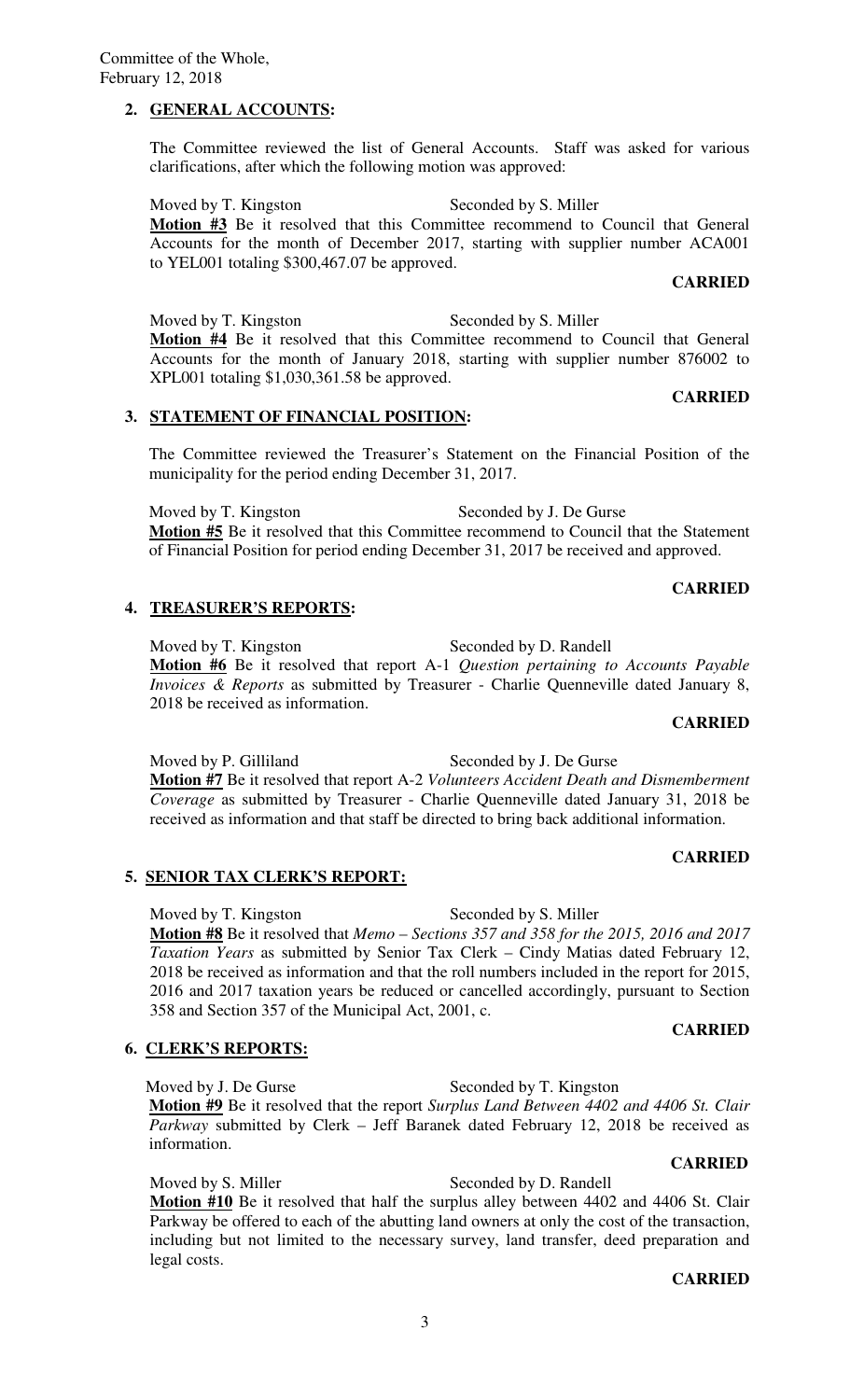Committee of the Whole, February 12, 2018

> Moved by T. Kingston Seconded by S. Miller **Motion #11** Be it resolved that the report submitted by Clerk – Jeff Baranek regarding Lottery Licensing Authority and Procedures dated January 23, 2018 be received as information.

Moved by S. Arnold Seconded by P. Gilliland **Motion #12** Be it resolved that the Township waive all lottery license application fees be waived for applications submitted by all local Legions.

# **CARRIED**

Moved by S. Arnold Seconded by P. Gilliland **Motion #13** Be it resolved that the Township waive the requirement for Letters of Credit for all lottery license applications submitted by local Legions.

### **CARRIED**

# **7. DEPUTY CLERK/COORDINATOR OF PLANNING'S REPORT:**

Moved by T. Kingston Seconded by J. De Gurse **Motion #14** Be it resolved that the report *Information Only – Planning/Development Summary* submitted by Deputy Clerk/Coordinator of Planning - Carlie McClemens dated February 8, 2018 be received as information.

### **CARRIED**

### **8. CHIEF ADMINISTRATIVE OFFICER'S REPORT:**

Moved by T. Kingston Seconded by S. Arnold **Motion #15** Be it resolved that the report *Financial Impacts of Bill 148* submitted by CAO – John Rodey dated February 8, 2018 be received as information.

### **CARRIED**

### **9. FIRE CHIEF'S REPORT:**

Moved by D. Randell Seconded by S. Miller **Motion #16** Be it resolved that the monthly report as submitted by the Fire Chief Walt Anderson dated February 12, 2018, be received as information.

### **CARRIED**

# **10. DIRECTOR OF COMMUNITY SERVICES' REPORTS:**

Moved by T. Kingston Seconded by J. De Gurse **Motion #17** Be it resolved that the monthly report submitted by the Director of Community Services - Linda Kennedy dated February 7, 2018 be received as information.

# **CARRIED**

Moved by T. Kingston Seconded by S. Miller **Motion #18** Be it resolved that the request submitted by a local resident to use the former Sue's Country Kitchen as storage be denied due to insecurity of the building and safety concerns with the integrity of the building.

# **CARRIED**

Moved by T. Kingston Seconded by D. Randell **Motion #19** Be it resolved that the report *McDonald Park Concession Building Report*  submitted by the Director of Community Services - Linda Kennedy dated February 5, 2018 be received as information and that the following recommendations be approved:

- That the \$13,150 quote submitted by Westlake Door Systems for the door installations and accompanying masonry work be approved; and

- That the \$17,193.11 quote submitted by Henry Kraayenbrink Construction for the roof and beam replacement be approved.

### **CARRIED**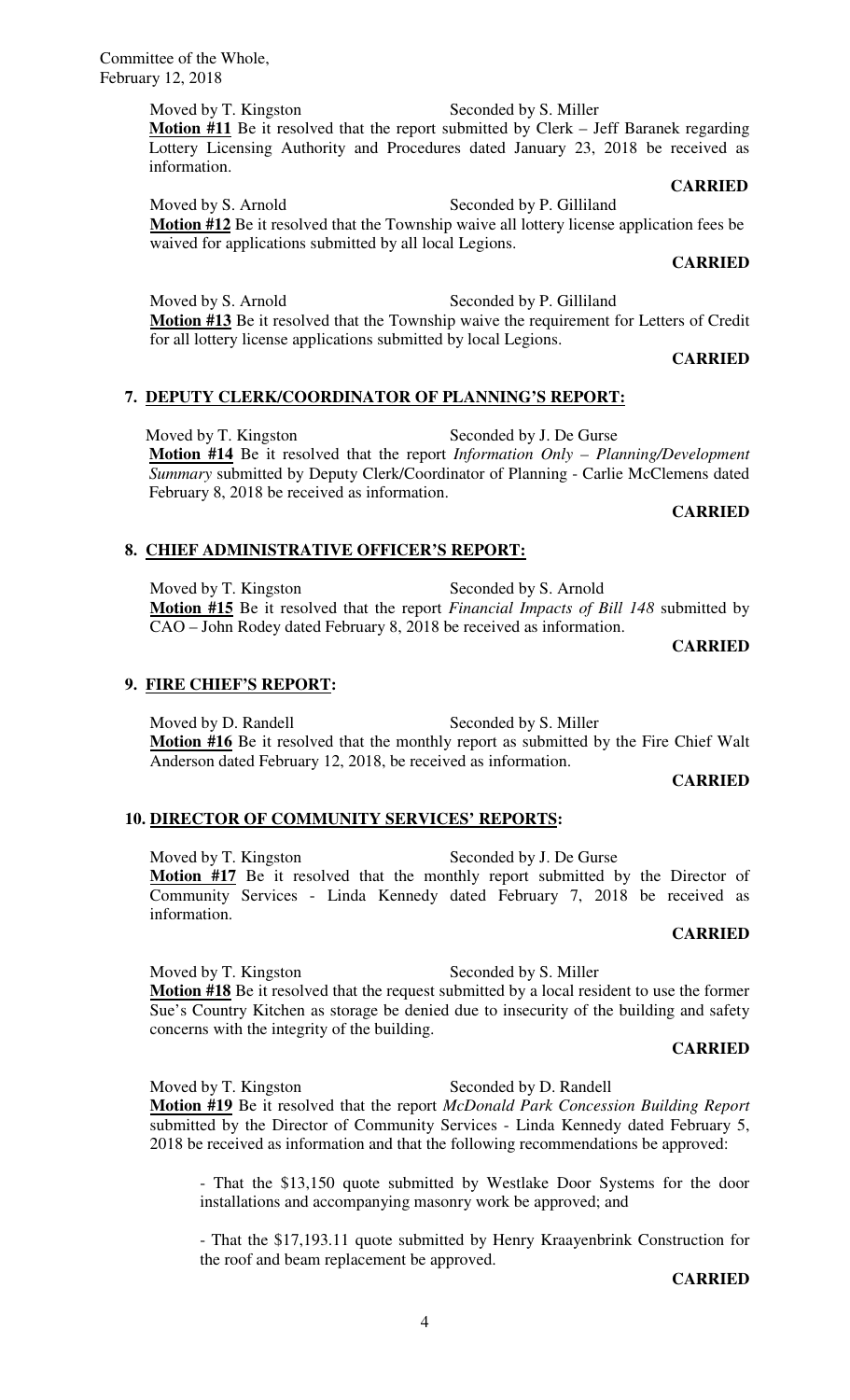Moved by S. Arnold Seconded by P. Gilliland **Motion #20** Be it resolved that the report *Olympia Ice Resurfacers* submitted by the Director of Community Services - Linda Kennedy dated February 5, 2018 be received as information and that staff be directed to produce a report identifying options to move resolve the issue moving forward.

### **CARRIED**

Moved by D. Randell Seconded by T. Kingston

**Motion #21** Be it resolved that the report *Community Services Fees* submitted by the Director of Community Services - Linda Kennedy dated February 5, 2018 be received as information and the contained fees be approved effective April 1, 2018.

### **CARRIED**

Moved by T. Kingston Seconded by J. De Gurse **Motion #22** Be it resolved that the report *Community Services Grass Cutting* submitted by the Director of Community Services - Linda Kennedy dated February 7, 2018 be received as information.

### **CARRIED**

Moved by S. Arnold Seconded by P. Gilliland **Motion #23** Be it resolved that the grass be removed from the island on Argyle Street in Corunna to be replaced with low maintenance ground cover and shrubs.

### **CARRIED**

Moved by S. Arnold Seconded by D. Randell **Motion #24** Be it resolved that staff produce a report to determine feasibility and potential options for the maintained lot on Secretariate Street in Corunna.

### **CARRIED**

Moved by S. Arnold Seconded by T. Kingston **Motion #25** Be it resolved that staff investigate the feasibility of determining the riverfront lots in the Beckwith Street and Fane Street road allowances as surplus.

# **ADJOURNMENT:**

Moved by S. Miller Seconded by D. Randell **Motion #26** Be it resolved that the meeting do hereby adjourn.

# **CARRIED**

**CARRIED** 

The meeting was adjourned at 4:15 p.m.

Chairperson - Jeff Agar Clerk - Jeff Baranek

\_\_\_\_\_\_\_\_\_\_\_\_\_\_\_\_\_\_\_\_\_\_\_\_\_ \_\_\_\_\_\_\_\_\_\_\_\_\_\_\_\_\_\_\_\_\_\_\_\_\_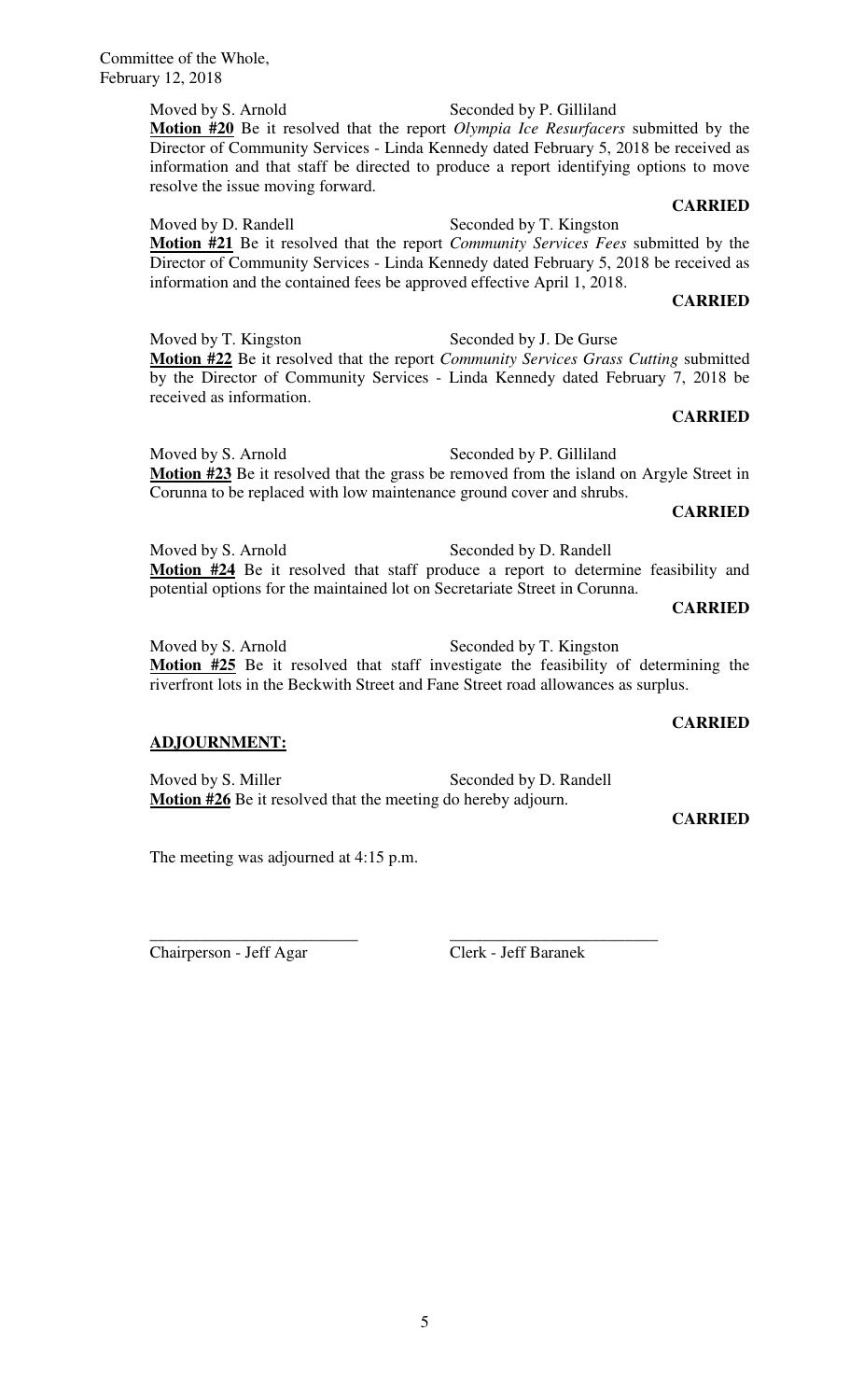# **TOWNSHIP OF ST. CLAIR PUBLIC WORKS & OPERATIONS COMMITTEE AGENDA**

4:00 p.m. – Enbridge – Line 5 HDD at Froomfield – Ken Hall

# **1. DECLARATION OF PECUNIARY INTEREST:**

# **2. DIRECTOR OF PUBLIC WORKS' REPORTS:**

- **-** Proposed Wastewater Rate Increase
- **-** 5 Year Wastewater Capital Plan
- **-** Connection of Outstanding Froomfield Residents to Sanitary Main

# **3. COORDINATOR OF OPERATIONS' (WORKS) REPORTS:**

- Monthly Report
- **-** Temporary Buckingham Road Closure
- **-** Miscellaneous Concrete/Asphalt Repair 2018 Season
- **-** Tandem Axle/Tri-axle Plow Truck
- **-** Gravel Hauling

# **4. COORDINATOR OF OPERATIONS' (WATER/WASTEWATER) REPORTS:**

- Monthly Report
- **-** Courtright WWTP Odour Control Project Phase 1 Engineering Budget Increase

# **5. COORDINATOR OF ENGINEERING'S REPORTS:**

- **-** Monthly Report
- St. Clair Parkway Courtright Line to Frog Point Road Condition

\_\_\_\_\_\_\_\_\_\_\_\_\_\_\_\_\_\_\_\_\_\_\_\_\_\_\_\_\_\_\_\_\_\_\_\_\_\_\_\_\_\_\_\_\_\_\_\_\_\_\_\_\_\_\_\_\_\_\_\_\_\_\_\_\_\_\_\_

- **-** Paddock Green Trucking Routes
- **-** F.E. Shaw Building Additions Recommendation
- Moore Line over Bear Creek Bridge Rehabilitation
- Nova Chemicals Water and Sewer Use Agreements

# **6. DRAINAGE SUPERINTENDENT'S REPORT:**

 **-** Monthly Report

# **7. NEW BUSINESS:**

# **8. ADJOURNMENT:**

At the outset of the meeting, Deputy Mayor Gilliland welcomed Ken Hall of Enbridge to make his presentation regarding the replacement of Line 5 under the St. Clair River.

# **Enbridge – Line 5 HDD at Froomfield – Ken Hall**

Enbridge has purchased Spectrum Energy out of Houston, of which Union Gas is a part of the conglomerate. Enbridge has begun entering the green energy market but, remains committed to hydrocarbon initiatives.

Line 5 under the St. Clair River at Froomfield was sanctioned in 1953 and is over 1000 kms long and 30 inches in diameter. The United States have become concerned with the integrity of the line under the Makinac Straits and the St. Clair River despite no scientific evidence of its deterioration. Political pressure from Michigan has resulted in Enbridge agreeing to replace Line 5, even though its current condition presents no danger. Its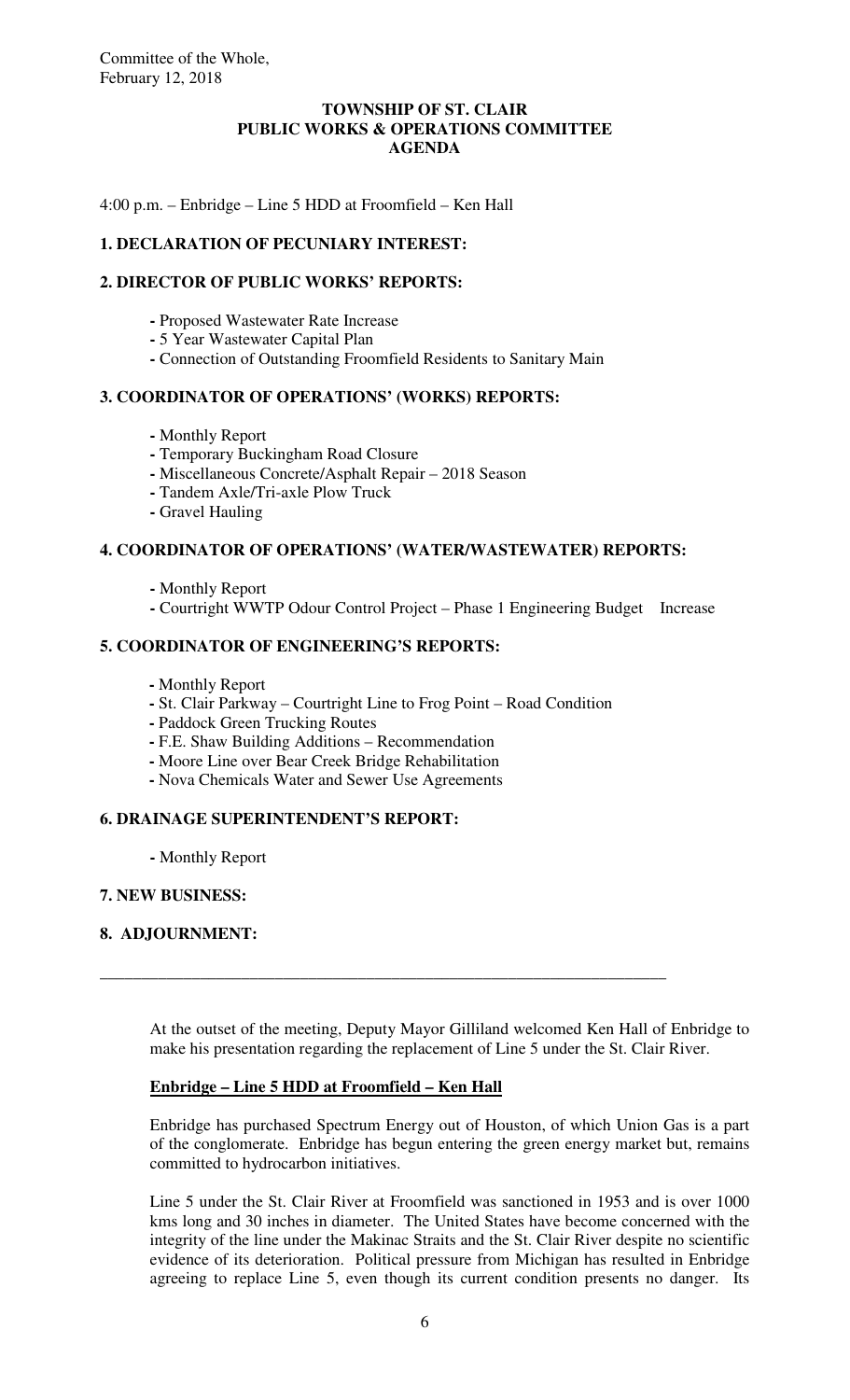replacement has not been approved by the National Energy Board and is not expected to commence until late 2019. The replacement would be done by horizontal directional drilling and would pass more than 20 feet below the bottom of the river. The work would include a staging area on Lasalle Road and a working area in Froomfield. If approved, the existing pipe will be decommissioned and will remain in place.

As the project moves along, more consultation with the immediate community will take place along with correspondence with the municipality and local First Nations communities.

Deputy Mayor Gilliland thanked Mr. Hall for his presentation and encouraged constant communication with all stakeholders.

# **1. DECLARATION OF PECUNIARY INTEREST:**

None declared.

# **2. DIRECTOR OF PUBLIC WORKS' REPORTS:**

Moved by T. Kingston Seconded by S. Miller **Motion #1** Be it resolved that the report *Proposed Wastewater Rate Increase* submitted by the Director of Public Works – Brian Black dated February 12, 2018 be received as information and a 2% increase to wastewater rates each year over the next three years be approved.

# **CARRIED**

Moved by S. Miller Seconded by J. Agar **Motion #2** Be it resolved that the report *5 Year Wastewater Capital Plan* submitted by the Director of Public Works – Brian Black dated February 12, 2018 be received as information and that the attached five year wastewater capital plan be approved.

### **CARRIED**

Moved by J.Agar Seconded by D. Randell **Motion #3** Be it resolved that the report *Connection of Outstanding Froomfield Residents to Sanitary Main* submitted by the Director of Public Works – Brian Black dated February 12, 2018 be received as information and that a five year payment plan for sanitary lateral connection be offered to Froomfield residents not currently connected to the sanitary main.

Moved by S. Arnold Seconded by S. Miller **Motion #4** Be it resolved that staff correspond with the residents who have not yet connected to offer a payment plan and provide technical information on the connection and provide potential contractors.

### **CARRIED**

# **3. COORDINATOR OF OPERATIONS' (WORKS) REPORTS:**

Moved by D. Randell Seconded by T. Kingston **Motion #5** Be it resolved that the monthly report submitted by the Coordinator of Operations' (Works) - David Neely dated January 3, 2018 be received as information.

### **CARRIED**

Moved by S. Miller Seconded by D. Randell **Motion #6** Be it resolved that the report *Temporary Buckingham Road Closure* submitted by the Coordinator of Operations' (Works) - David Neely dated February 7, 2018 be received as information and the request from the Wallaceburg District Secondary School to allow a temporary closure of Buckingham Road from Whitebread Line to Lambton Line to accommodate the 'Tinman Triathlon' from 8:00am until 1:00pm on Thursday May 17, 2018 be approved.

 **CARRIED** 

Moved by J. Agar Seconded by J. De Gurse **Motion #7** Be it resolved that the report *Miscellaneous Concrete/Asphalt Repair – 2018 Season* submitted by the Coordinator of Operations' (Works) - David Neely dated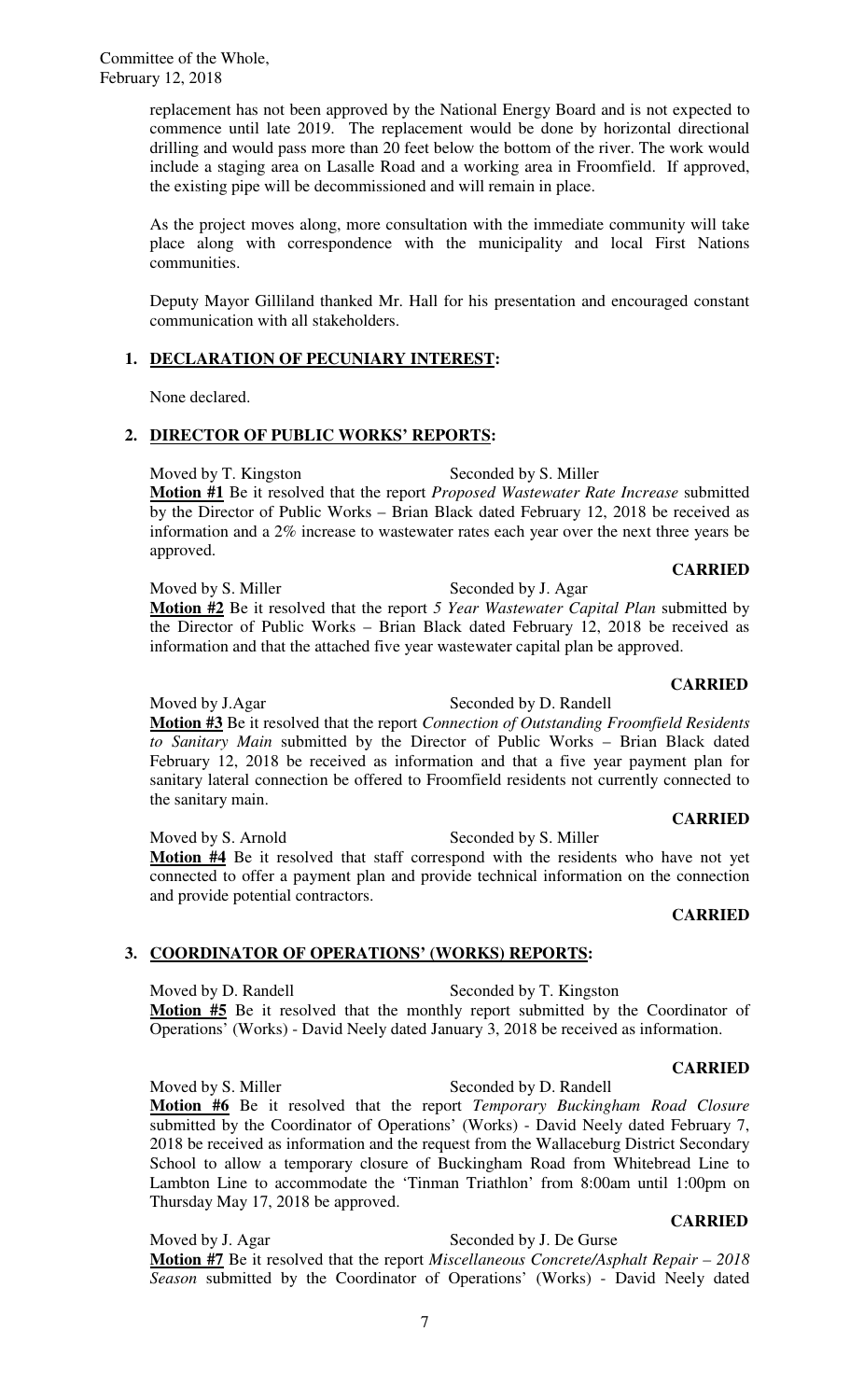# Moved by S. Arnold Seconded by T. Kingston

# **4. COORDINATOR OF OPERATIONS' (WATER/WASTEWATER) REPORTS:**

Moved by T. Kingston Seconded by J. De Gurse **Motion #10** Be it resolved that the monthly report submitted by the Coordinator of Operations' (Water/Wastewater) - Chris Westbrook dated February 12, 2018 be received as information.

Moved by J. Agar Seconded by S. Miller

Moved by T. Kingston Seconded by J. De Gurse Engineering – Paul daSilva dated February 7, 2018 be received as information.

**CARRIED** 

Moved by J. Agar Seconded by S. Arnold **Motion #13** Be it resolved that this committee recommend to Council that the proposed donation of a weathervane for the clock tower in Corunna be refused due to installation concerns and associated costs.

# **CARRIED**

Moved by S. Miller Seconded by J. De Gurse **Motion #14** Be it resolved that the report *St. Clair Parkway – Courtright Line to Frog Point – Road Condition* submitted by the Coordinator of Engineering – Paul daSilva dated February 7, 2018 be received as information. **CARRIED** 

the Coordinator of Operations' (Works) - David Neely dated February 7, 2018 be received as information and that the low tender submitted by Team Truck Centers in Sarnia in the amount of \$316,982.42 (including net HST) for the supply of a 2019 Freightliner 114SD, complete with plow, wing, and salting equipment be approved.  **CARRIED** 

February 7, 2018 be received as information and that the Township procurement policy be waived for economic benefits and that Goodreau Excavating be hired to complete miscellaneous concrete and asphalt repairs for the 2018 season, throughout the Township,

Moved by S. Miller Seconded by D. Randell

Moved by D. Randell Seconded by T. Kingston **Motion #9** Be it resolved that the report *Gravel Hauling* submitted by the Coordinator of Operations' (Works) - David Neely dated February 7, 2018 be received as information and that Council approves the hiring of McKenzie Henderson Ltd. based on an hourly rate of \$125.00 per hour per truck, to assist in the hauling of approximately 18,000 tonnes of gravel for the 2018 season.  **CARRIED** 

**CARRIED** 

**Motion #11** Be it resolved that the report *Courtright WWTP Odour Control Project – Phase 1Engineering Budget* submitted by the Coordinator of Operations' (Water/Wastewater) - Chris Westbrook dated February 12, 2018 be received as information and that Council approves additional funds in the amount of \$54,510 plus HST for the Engineering budget for Phase 1 of the Odour Control Project. **CARRIED** 

# **5. COORDINATOR OF ENGINEERING'S REPORTS:**

developing area in Paddock Green to Rokeby Line.

**Motion #12** Be it resolved that the monthly report submitted by the Coordinator of

8

based on the submitted 2018 unit prices.

# **CARRIED Motion #8** Be it resolved that the report *Tandem Axle/Tri-axle Plow Truck* submitted by

**CARRIED** 

Moved by S. Arnold Seconded by J. Agar **Motion #15** Be it resolved that the report *Paddock Green Trucking Routes* submitted by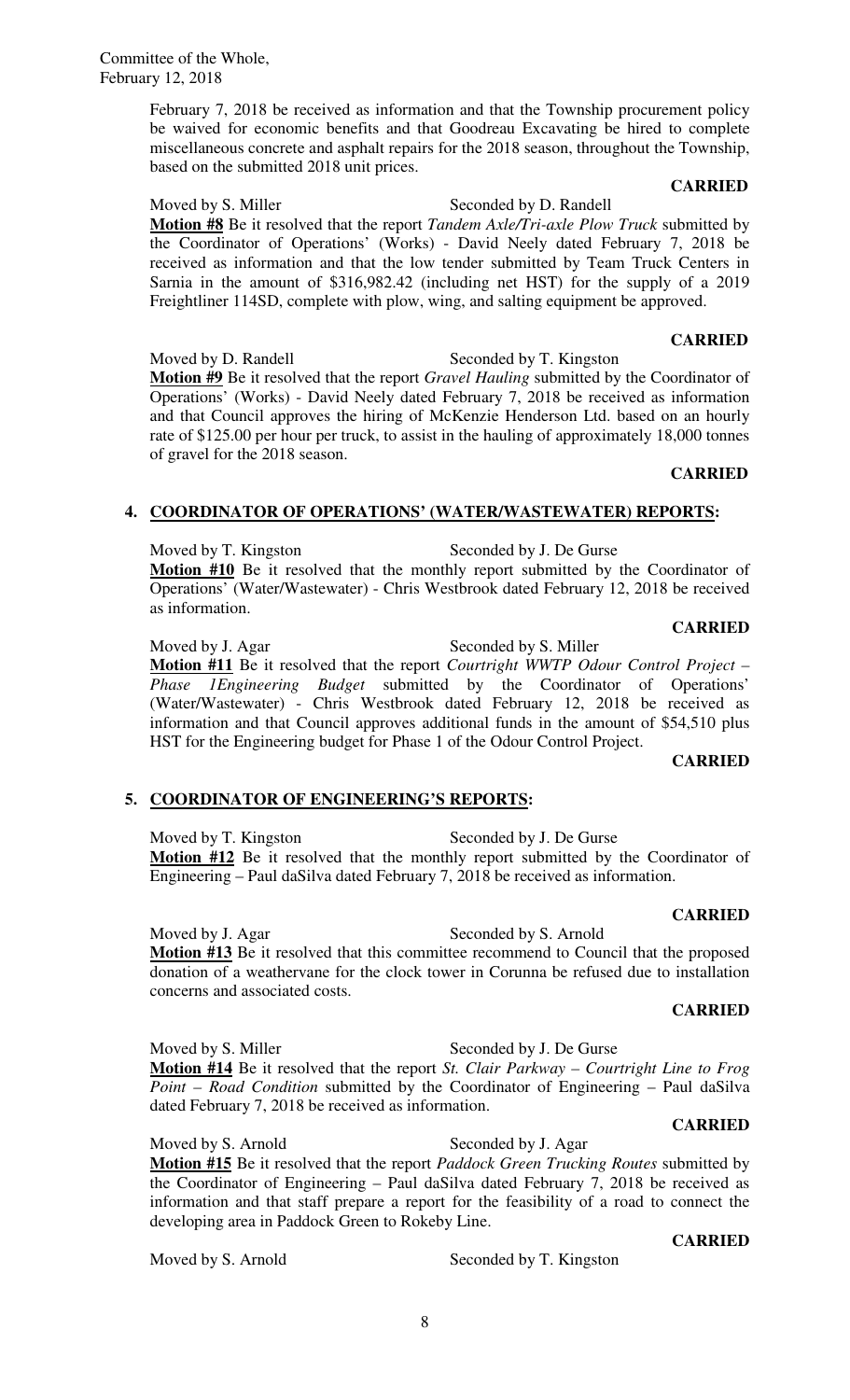**Motion #16** Be it resolved that the report *F.E. Shaw Building Additions – Recommendation* submitted by the Coordinator of Engineering – Paul daSilva dated February 7, 2018 be received as information and that the tender submitted by Bill Hoekstra General Contracting in the amount of \$149,217.81 net HST for the F.E. Shaw Building Additions be approved and that the Mayor and Clerk be authorized to sign the contract and other related documents

### **CARRIED**

Moved by S. Arnold Seconded by S. Miller **Motion #17** Be it resolved that the report *Moore Line over Bear Creek Bridge Rehabilitation* submitted by the Coordinator of Engineering – Paul daSilva dated February 7, 2018 be received as information and the following recommendations be approved:

1. That the rehabilitation of the Moore Line over Bear Creek bridge be postponed and reconsidered during future capital budget deliberations.

2. That the capital budget for the project in the amount of \$215,000 (2018) and the remaining budget of \$10,000 (2017) be transferred to bridge reserves.

### **CARRIED**

Moved by S. Miller Seconded by D. Randell **Motion #18** Be it resolved that the report *Nova Chemicals Water and Sewer Use Agreements* submitted by the Coordinator of Engineering – Paul daSilva dated February 7, 2018 be received as information and the following recommendations be approved:

1. That By-Law 44 of 2006, being a by-law to execute a Sanitary Use Agreement with Nova Chemical Inc. be repealed.

2. That the Sanitary Use and Water Use Agreements attached be accepted by Council and that the Mayor and Clerk be authorized to execute the agreements.

3. That the Clerk be authorized to execute the necessary By-Laws for approval.

### **CARRIED**

# **6. DRAINAGE SUPERINTENDENT'S REPORT:**

Moved by D. Randell Seconded by S. Miller **Motion #19** Be it resolved that the monthly report submitted by the Drainage Superintendent - Lucas DePooter dated February 7, 2018 be received as information and that the following recommendations be approved:

1. Appoint R. Dobbin Engineering Inc. to prepare an engineer's report specifying the size of culvert required, and providing a schedule of assessment for construction and future maintenance.

2. Approve the abandonment of the Bolton Drain from the head of the drain to the west limit of Lot 15, concession 8.

3. Do not pursue the enclosure of the Government Drain #2 along N1/2 lot 16, concession 11.

**CARRIED** 

# **7. NEW BUSINESS:**

# Moved by S. Arnold Seconded by D. Randell

**Motion #20** Be it resolved that staff review the stormwater bylaw for the City of Mississauga and model what a similar fee structure would result in for the Township.

### **8. ADJOURNMENT:**